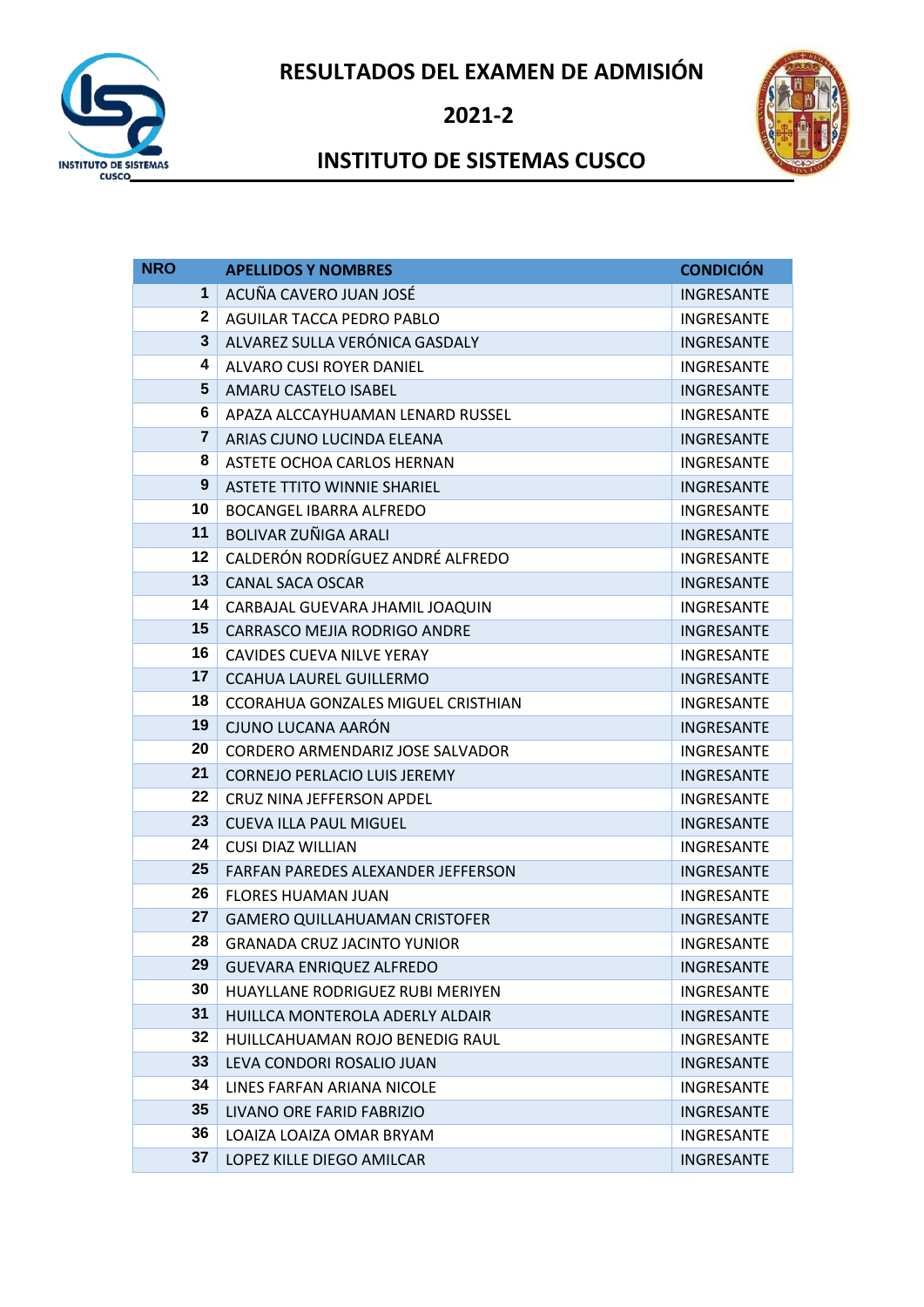**RESULTADOS DEL EXAMEN DE ADMISIÓN**



**2021-2**



## **INSTITUTO DE SISTEMAS CUSCO**

| 38 | LUNA ESTRADA MEG GABRIELA                | INGRESANTE         |
|----|------------------------------------------|--------------------|
| 39 | <b>MAMANI MAMANI AQUILES</b>             | <b>INGRESANTE</b>  |
| 40 | <b>MENDOZA MAYTA MARCOS MARJORIE</b>     | INGRESANTE         |
| 41 | <b>MERMA PACCO NILSON</b>                | <b>INGRESANTE</b>  |
| 42 | MEZA SUCA DIANA                          | INGRESANTE         |
| 43 | MEZA SUCA YULY ROXANA                    | INGRESANTE         |
| 44 | MONZON QUISPE ZONIA                      | <b>INGRESANTE</b>  |
| 45 | <b>MORA JANCCO JASON</b>                 | <b>INGRESANTE</b>  |
| 46 | MUÑOZ CACERES MARGOD TRINIDAD            | INGRESANTE         |
| 47 | ORCCOHUARANCCA JIMENEZ NOE               | INGRESANTE         |
| 48 | PACAHUALA MENDOZA ALESSANDRA PAOLA       | INGRESANTE         |
| 49 | PFUÑO CUCHILLO MARIO ANGEL               | INGRESANTE         |
| 50 | <b>QQUELCCA VILLAVICENCIO LUIS ANGEL</b> | INGRESANTE         |
| 51 | QUISPE CCOLQQUERE YHOVANA                | <b>INGRESANTE</b>  |
| 52 | <b>QUISPE CHURA JANS ANTHONY</b>         | INGRESANTE         |
| 53 | <b>QUISPE NAVARRO AIMAR</b>              | <b>INGRESANTE</b>  |
| 54 | <b>QUISPE QUISPE LISBETH</b>             | INGRESANTE         |
| 55 | <b>QUISPE TERRAZAS ALFREDO</b>           | <b>INGRESANTE</b>  |
| 56 | ROJAS MENDOZA ALVAROLUIS                 | INGRESANTE         |
| 57 | ROMERO YALLERCO GIAN ANDERSON            | <b>INGRESANTE</b>  |
| 58 | RUPA ACOSHUANCA MOISES                   | <b>INGRESANTE</b>  |
| 59 | SALLUCA GARCIA EMPERATRIZ                | INGRESANTE         |
| 60 | SALLUCA GARCIA ROGELIO                   | INGRESANTE         |
| 61 | SIHUA BOLIGE RUTH KAREN                  | <b>INGRESANTE</b>  |
| 62 | SINCA LLANCAY JHOEL ENRIQUE              | <b>INGRESANTE</b>  |
| 63 | <b>SULLI ANCASI FARIHT JHON</b>          | INGRESANTE         |
| 64 | SUYO HUARI DIEGO ARMANDO                 | INGRESANTE         |
| 65 | TAIPE HUILLCA LUIS ENRIQUE               | <b>INGRESANTE</b>  |
| 66 | <b>TEVES CHARA GIANELLA BRIGITTE</b>     | <b>INGRESANTE</b>  |
| 67 | <b>TUMPAY CUSI JOSE MANUEL</b>           | <b>INGRESANTE</b>  |
| 68 | UNAPILCO VILAFUERTE MILTON DANIEL        | <b>INGRESANTE</b>  |
| 69 | USCA CARRILLO BRYAN BRUNO                | <b>INGRESANTE</b>  |
| 70 | VALENICA CAVIEDES LINDA VITALIANA        | INGRESANTE         |
| 71 | <b>VILCA TACURI VICTOR MANUEL</b>        | <b>INGRESANTE</b>  |
| 72 | VILLACORTA MUÑOZ ERWIN                   | <b>INGRESANTE</b>  |
| 73 | <b>VILLALTA CUSI JENIFER</b>             | <b>INGRESANTE</b>  |
| 74 | ZUÑIGA QUISPE DEYVI ANTONIO              | INGRESANTE         |
| 75 | CABRERA MAMANI VICTOR MANUEL             | <b>ACCESITARIO</b> |